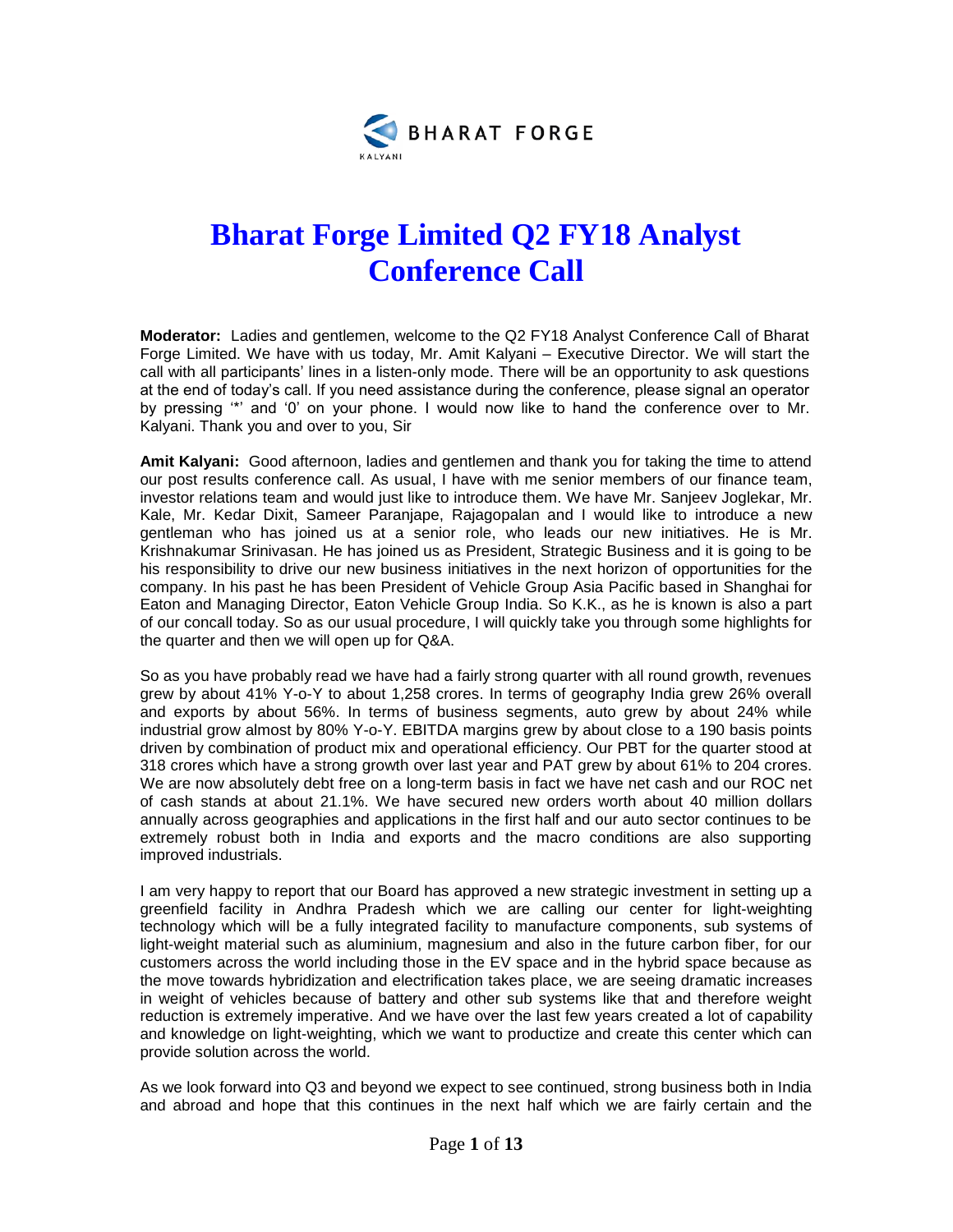company is working on expanding its product portfolio with existing customers and some opportunities with new customers as well which should lead to further growth down the line. So I think that is really all I wanted to say and just one more highlight is that our US acquisition in Tennessee has seen very good improvement in performance. When we bought it, it was running at about 26-27 million and we are now at a run rate of about 35 to 36 million. So we are at almost between about 30% to 40% higher business revenues than what it was in the past and we have a strategy to grow this going forward in the future as well. So, I think that is really all I wanted to say and now we can open up for Q&A.

**Moderator:** We will now begin the question and answer session. Participants using speaker phones are requested to use the handset when asking questions.

To enter the Question & Answer queue, please press \* & 1 on your phone now. If you would like to withdraw your question and exit the queue, press \* & 1 again. We have a question from Mr. Puneet Gulati from HSBC. Please go ahead, sir.

**Puneet Gulati:** Good afternoon & congratulations for great numbers. Just if you can help us get more color on what is happening on the Andhra Pradesh side. Why did you choose that location? How much will it cost and any benefits that you are getting from the government and some more insight into what more products you can add to your portfolio from this location.

**Amit Kalyani:** Yes, so I am not going to get into details about what we have got from the customer, from the government, etc. That is between us and them, but obviously we have looked at all the location across India and made a concerted decision to choose this location because it offers us the best opportunity of all the locations that we looked at. We are acquiring 100 acres of land which will become another mega site for us like Baramati and Mundhwa locations and in phase-1 we will invest 200 crores.

**Puneet Gulati:** And how long will it take?

**Amit Kalyani:** It will take about 2 to 2.5 years.

**Puneet Gulati:** So by third year, this should be operational and up and running in terms of generating, adding to the revenue?

**Amit Kalyani:** Our goal is that in 18 months to 20 months we should start the plant and then ramp up from there.

**Puneet Gulati:** And what kind of topline expectation would be there from this plant?

**Amit Kalyani:** In the beginning you have a lot of indirect expenses and investments that need to be made and after that first phase then we will start seeing an incrementally higher capital output or asset turns. But eventually, a facility of that kind at that location should be able to generate a very large amount of revenue. Obviously, it will need more investment over several phases, but the plan is that it should become a large mega site.

**Puneet Gulati:** And I guess, you are talking about sourcing more aluminum and magnesium based products. Has the raw material been secured? Or is that still in progress?

**Amit Kalyani:** All that is available, aluminium is all available in India and production of aluminum is going up. Magnesium is a little more complicated, but we have sources for that across the world.

**Puneet Gulati:** And would my understanding be correct that is primarily automotive driven, or would you add more products here as well?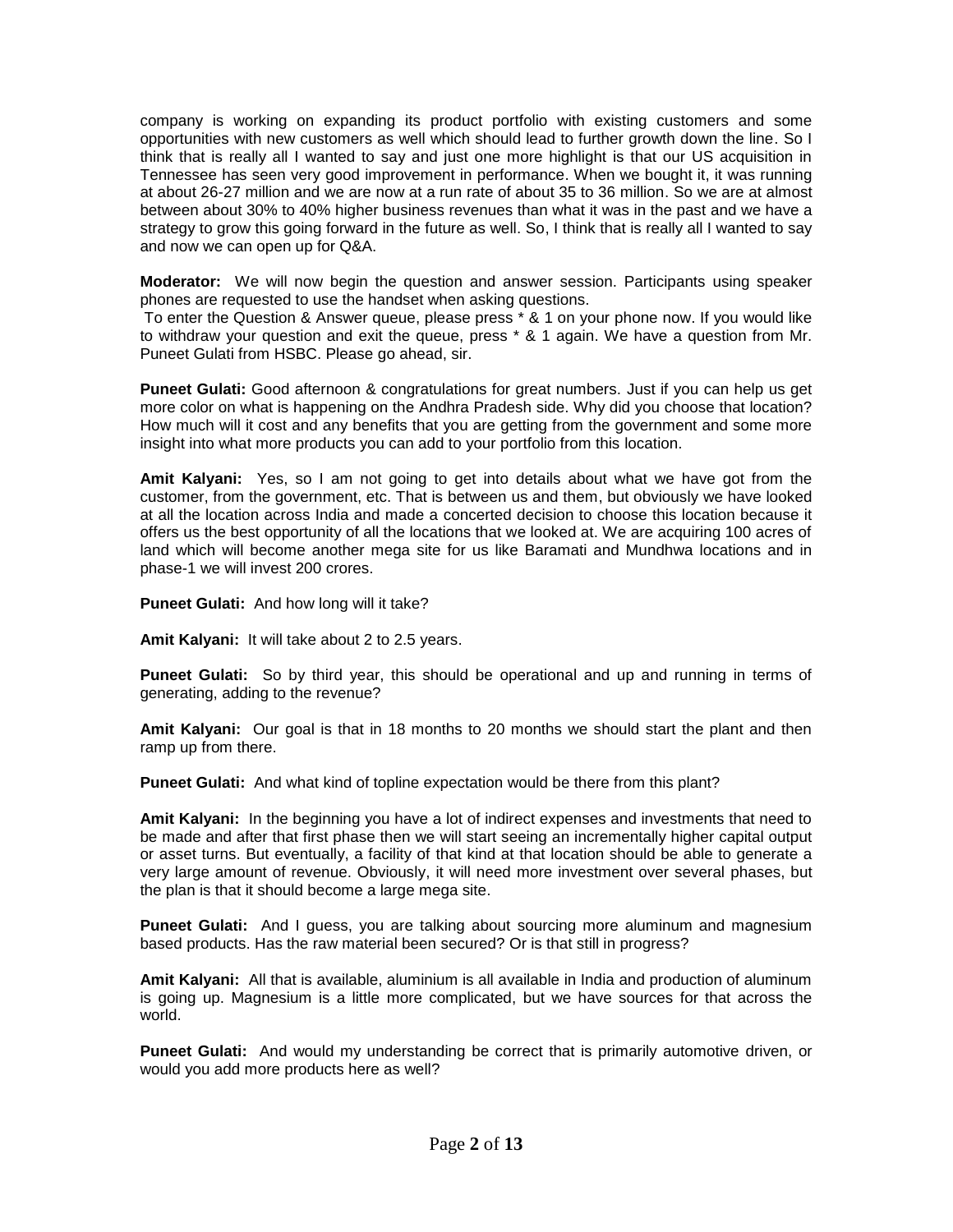**Amit Kalyani:** See it is a variety of applications, it will be automotive, it will be engineering, it will be industrial, it will be aerospace, etc.

**Moderator:** Thank you. We have a question from Sahil Kedia from Merrill lynch. Please go ahead.

**Sahil Kedia:** Thanks for the opportunity. I wanted to get a sense on the US class 8 truck side, we have seen very strong numbers coming in October and if I look at your export revenues this quarter America was very large part of that, wanted to understand 2 things right. One, what are you seeing on the ground as far as build is concerned and your orders from clients are concerned and number 2, what are your total capacity utilization levels across both the forging and the machining side.

**Amit Kalyani:** So I will tackle the last question first on the capacity utilization in terms of forging, we are probably at about 75% or so on aggregate basis. Machining we have, we are probably at about 80% on thereabouts and in terms of the market I am going to let Subodh answer the question.

**Subodh Tandale:** So, we are seeing the market at a run rate of about somewhere between 270- 275 and the recent increases that we have seen in the order booking last month, typically they have been for delivery in months to come. So you cannot really analyze that but we do see an overall projection that has been enhanced for 2018. So, we are also monitoring that closely but there is a strong move towards a higher number for sure.

**Sahil Kedia:** So, the reason for asking this question is that is there an improvement in the US class 8, would you have enough capacity to address that across machining facilities?

**Amit Kalyani:** Yes, we would.

**Sahil Kedia:** And is there any plans to expand either the machining lines or forging capacity in the near term?

**Amit Kalyani:** That we are right now debottlenecking our forging facilities, reducing cycle time, which will thereby increase our capacity by at least 10%-12% and on the machining side also we have some capacity still available. So, I think we are quite comfortable to meet this demand.

**Sahil Kedia:** And lastly what is the kind of CAPEX that you guys are doing excluding the new facility that you guys are putting up or this debottlenecking and maintenance?

**Amit Kalyani:** Our current CAPEX, besides this new facility is around 300 crores.

**Sahil Kedia:** For both this year and next year FY18 and 2019?

**Amit Kalyani:** No, currently only it is spread over 2018 and 2019, yes.

**Moderator:** Thank you. We have a question from Amyn Pirani from Deutsche Bank. Please go ahead.

**Amyn Pirani:** Thanks for the opportunity. Again going back to this new facility, just wanted to check the component that you will be doing here are they completely different and new from what you have been going till date or is there some component that you are already doing either in India or Europe which you will do here as well?

**Amit Kalyani:** So, a lot of components are migrating from different technologies of manufacturing in steel into aluminum. Some of these products we are currently making. Some of these products we are not making but most of them are very analogous to what we make and we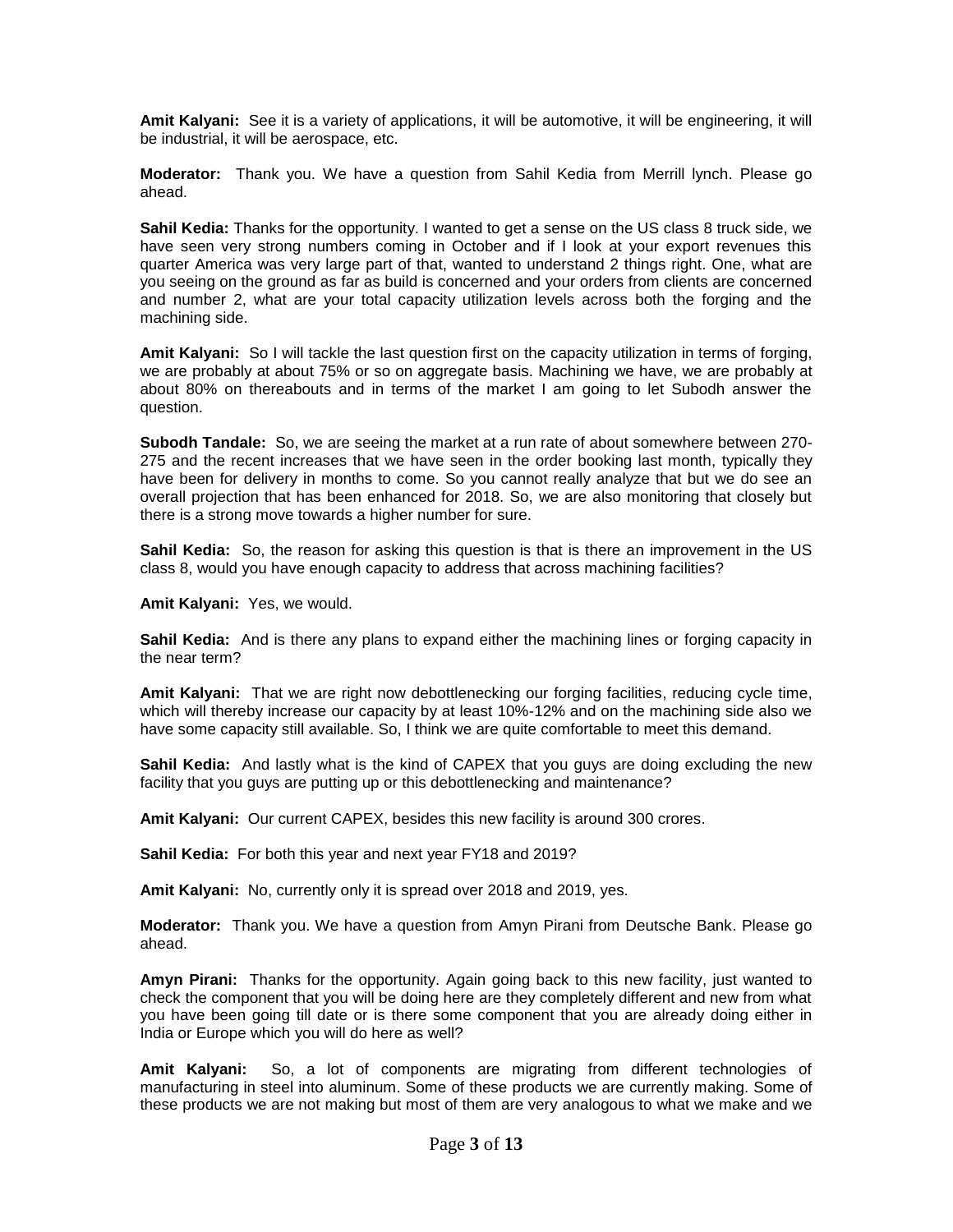make them in Europe, some of them in our facility there. But we are making things that are complementary to what we already make, and which will allow us to increase our content per vehicle.

**Amyn Pirani:** And sir, when you talk about this capacity utilization of 80% in machining, practically what is the kind of peak utilization that one can go to, can you go to 95% kind of utilization or is it like more like 90%?

**Amit Kalyani:** At the utilization, this is assuming an OEE of 85%, so we can easily go to 95%- 98% quite easily, but that is the target.

**Amyn Pirani:** And lastly on the defense side, we have been hearing that on at least the artillery guns, I mean, the tests are in the final phase or the very last phase. So, any clarity or indication as to when these orders might come in?

**Amit Kalyani:** Yes, so there are 2 kinds of tests that need to be done. One is your proof testing, which is already done, completed and then you have user trials which will now take place. So, we have to now supply them prototypes for user trial.

**Amyn Pirani:** And typically how long does this take in your opinion?

**Amit Kalyani:** User trial is about 15 months to 18 months, after which if the user trail is favorably concluded then you get into a negotiation phase and orders are placed.

**Moderator:** Thank you. We have a question from Binay Singh from Morgan Stanley. Please go ahead.

**Binay Singh**: Thanks for the opportunity. First question is that when we look at the build of class 8 in US, last 3 months it is running at around 280 - 290. You pointed out for a very strong outlook for next year could you also quantify is it 10% from these levels, is it single digit growth from these levels for 2018 versus 2017?

**Amit Kalyani:** So, we believe market expectation is 10% to 12%.

**Binay Singh:** So, around 320 or so kind of a build number?

**Amit Kalyani:** Yes.

**Binay Singh:** And the second question is that in your press release you talked about an order win of around \$ 40 million. So, is it correct to assume that this is incremental from what you stated in March which was 80 million in exports and 40 million in domestic and if you could talk more about what this order is?

**Amit Kalyani:** Incrementally.

**Binay Singh:** And what segment is this order in?

**Amit Kalyani:** This is across segments.

**Binay Singh:** And justly lastly, we are hearing a lot more noise on electric trucks in US, in fact Tesla will also showcase their class 8 in the coming week or so. Are you getting any sense from customer as to what is the pace of electrification in segments like class 8?

**Amit Kalyani:** I really want to know, what city do you live in?

**Binay Singh:** In Hong Kong.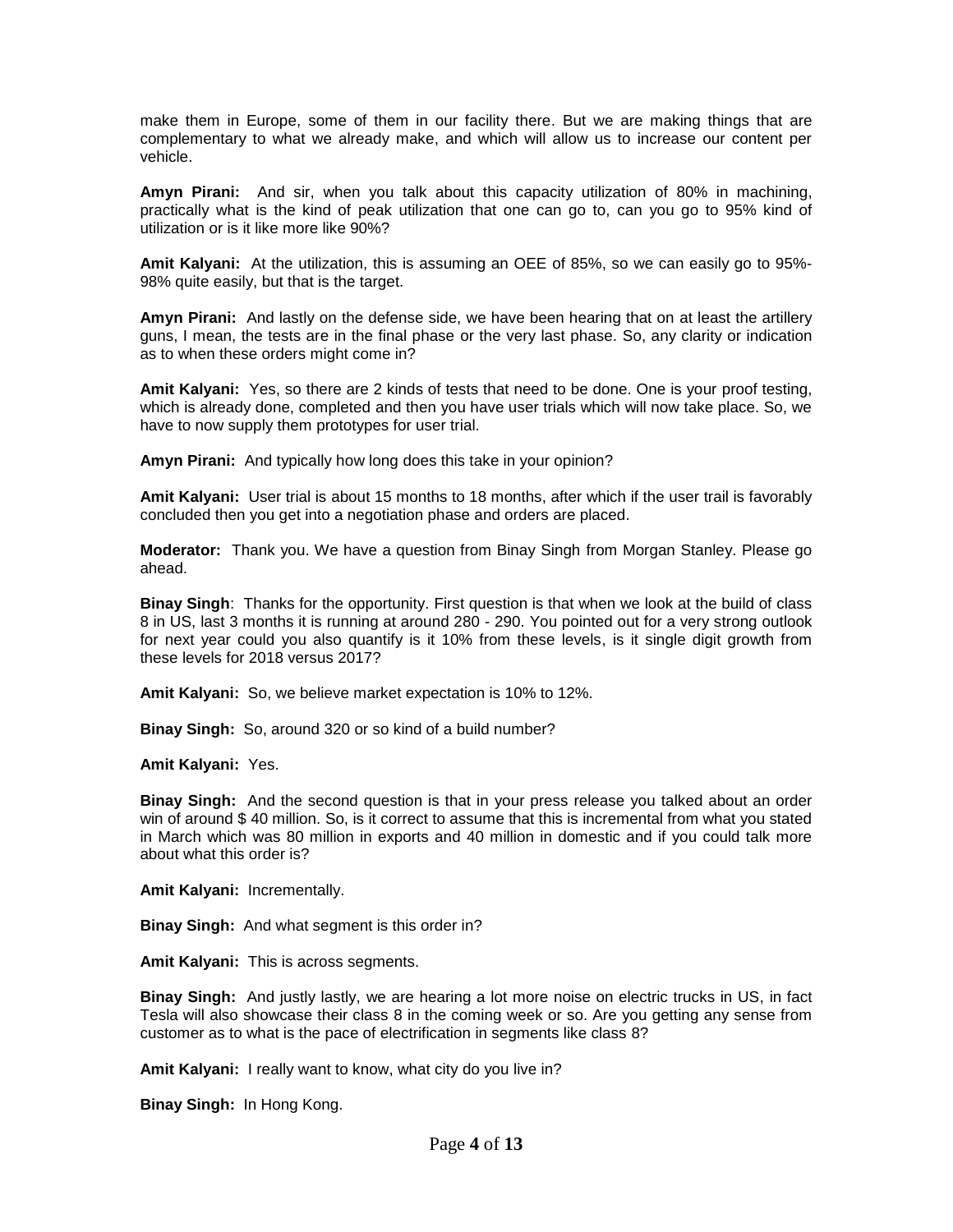**Amit Kalyani:** So, if you talk to anybody today who lives in Delhi, they will tell you how fast the phase of electrification needs to be. I am not even joking. If you remember, this whole thing about transition from Euro-III to IV to VI was done because the Supreme Court mandated it. You are aware of this right?

## **Binay Singh:** Correct.

**Amit Kalyani:** So, I think that while in terms of going from let say fueled vehicles to electric vehicles we have a huge infrastructure gap but it will happen in let say pockets like in Delhi where the government might just, the Supreme Court might just say that, the pollution levels are so high that every vehicle that enters this city whether it is a bus, whether it is a truck has to be nonpolluting. So we believe and we have seen that happen in many places and I think that is the really the way that something like this may happen because it is now getting out of control and we have made a very strong strategy. We have already been working in our R&D division on understanding what is going to be the impact in terms of new technology, new scales, new requirements for electric vehicles and electrified vehicles and hybrid vehicles. And I think that while this will not happen overnight, I think one needs to be cognizant that is going to happen and be ready to get into a good position to take advantage of that.

**Binay Singh:** And sir would your comment, like my comment was more on the US market, so would you see that in the US class 8 market also that the transition to EVs could be fast?

**Amit Kalyani:** I believe this will happen first in Europe, I mean, I am saying besides China the first it will happen in Europe and then possibly in places like India because, simply because otherwise we cannot breath. It's become so bad.

**Binay Singh:** So that's an interesting comment that India would actually be ahead of countries like US because of India specific reasons.

**Amit Kalyani:** See also in India, if you want to go to Euro-VI, the investments in desulfurization of the diesel itself is a question mark today. Do we know if anybody is really doing it, are they ready, I mean if you get to a point where in 2018 or 2019 whenever this Euro-VI is to come or 2020 that people just say, hey we are not ready, the court is going to say fine, do not sell vehicles. I think those days when 'chalta hai' was there is gone. The slack is gone. That is the limited point I want to make. US you have 2 separate markets. You have long haul and short haul. Short haul, already people are now talking about moving towards electric vehicles. Like these large fleet operator such as FedEx, DHL already piloting vehicles on their delivery rounds and UPS and others.

**Binay Singh:** Whereas the, I think the long haul is where it will be interesting whether that picks up or not.

**Amit Kalyani:** Yes, because long haul trucks they have multiple drivers they run pretty much 20 to 22 hours a day. So they have range issues. Whereas, any other kind of delivery truck typically is back to base at night. And back to base kind of application can easily be charged overnight.

**Moderator:** Thank you. Next in queue is Sonal Gupta from UBS Securities. Please go ahead.

**Sonal Gupta:** Amit, just wanted to understand one, in terms of like the orders that you got last year that is what Binay just mentioned of 80 million and 40 million for domestic. So where are we in terms of the ramp up on those orders and what percentage of incremental, will that fully ramp up by Q4.

**Amit Kalyani:** No, this will ramp up only next year. Next year and in fact little bit year after.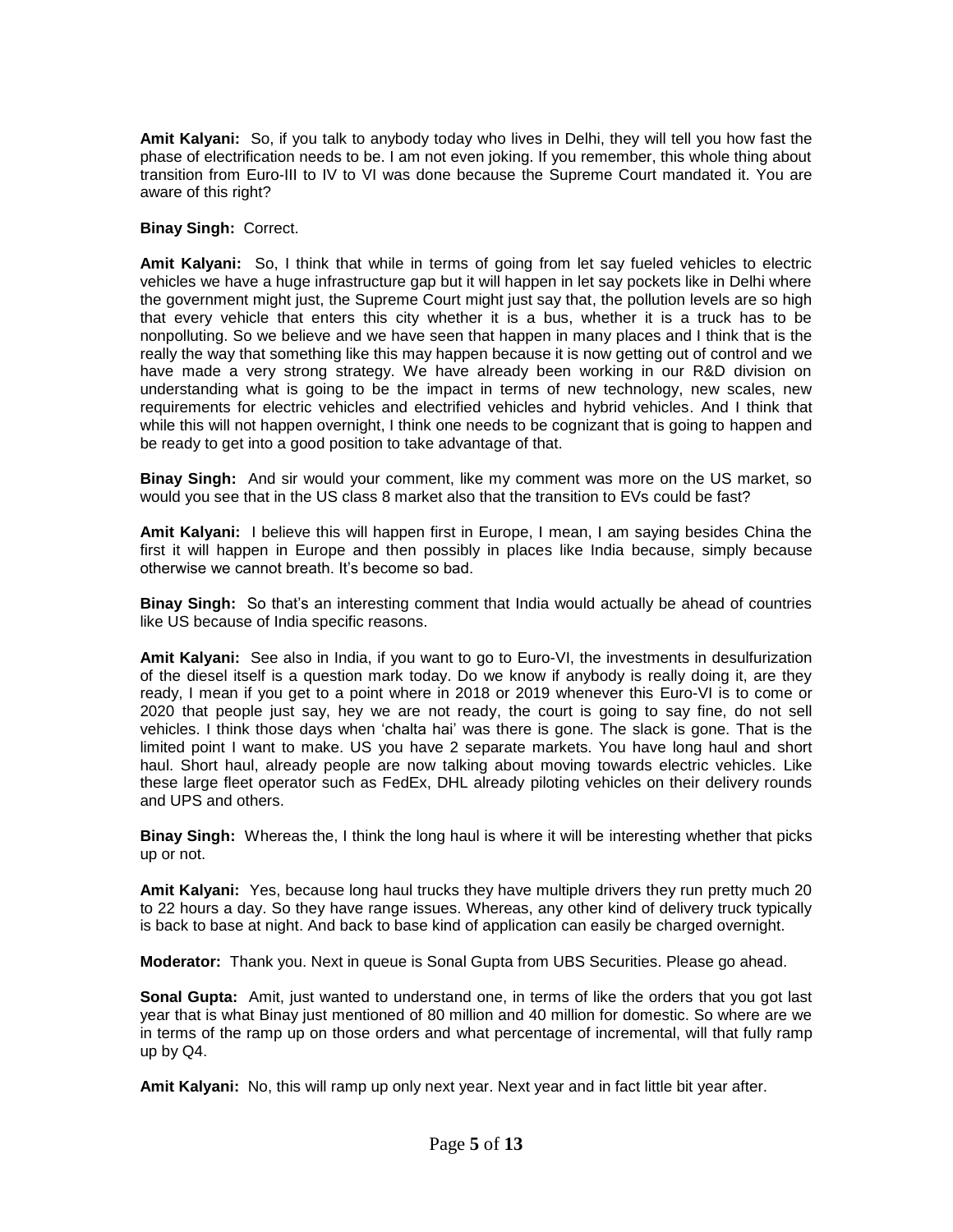**Sonal Gupta:** And just to get it the numbers right, the CAPEX for this year, I mean if you include the new facilities also whatever?

**Amit Kalyani:** We do not include the new facility, overall CAPEX this year including for those orders that we have won is about roughly 300 to 350 crores between this year and next year it will be spent and then of course we have talked about incremental CAPEX which is in our new facility in Andhra Pradesh.

**Sonal Gupta:** So, 300 or 350 over FY18-19 or 300 to 350 each year.

**Amit Kalyani:** No, it is largely 300 to 350 is this year, some of it will spill into next year, small amount. Our plan right now is for this. Next year as and when that happen we will come to that.

**Sonal Gupta:** And just in terms of, on the US oil and gas what sort of revenue should we see this quarter and any thoughts there in terms of because clearly the crude has moved up. So are we seeing further ramp up in production and do we see further step up?

**Amit Kalyani:** We have seen very strong demand in oil and gas right now and with the geopolitical issues being what there I think the surface oil will be the first area that will go up. Because just the one that is got the shortest gestation period.

**Sonal Gupta:** Would you have the revenues for this quarter?

**Amit Kalyani:** For oil and gas revenues where roughly about similar to what it was last quarter, slightly more.

**Sonal Gupta:** Do we see further ramp up from here, I mean in these revenues? In terms of your order book?

**Amit Kalyani:** Oil and gas we are pursuing the strategic initiative where we are trying to get into new products and as that mature then we will start seeing a step jump.

**Moderator:** Thank you. We have a question from Kapil Singh from Nomura Securities. Please go ahead.

**Kapil Singh:** Few questions from my side. Firstly, on this US class 8, what is typically the lead lag between the production there and the supply that takes place from India?

**Amit Kalyani:** On the US consumption?

**Kapil Singh:** Yes.

**Amit Kalyani:** We are typically shipping 3 months ahead of schedule.

**Kapil Singh:** So, the revenues that reflect for us today will reflect in production say over the next quarter.

**Amit Kalyani:** About 2 months I would say. About 2 months is the lag between what we ship and consumption.

**Kapil Singh:** Secondly, we have talked about this \$ 40 million new order win. Are these all in new segments or these include existing segments as well.

**Amit Kalyani:** Of course.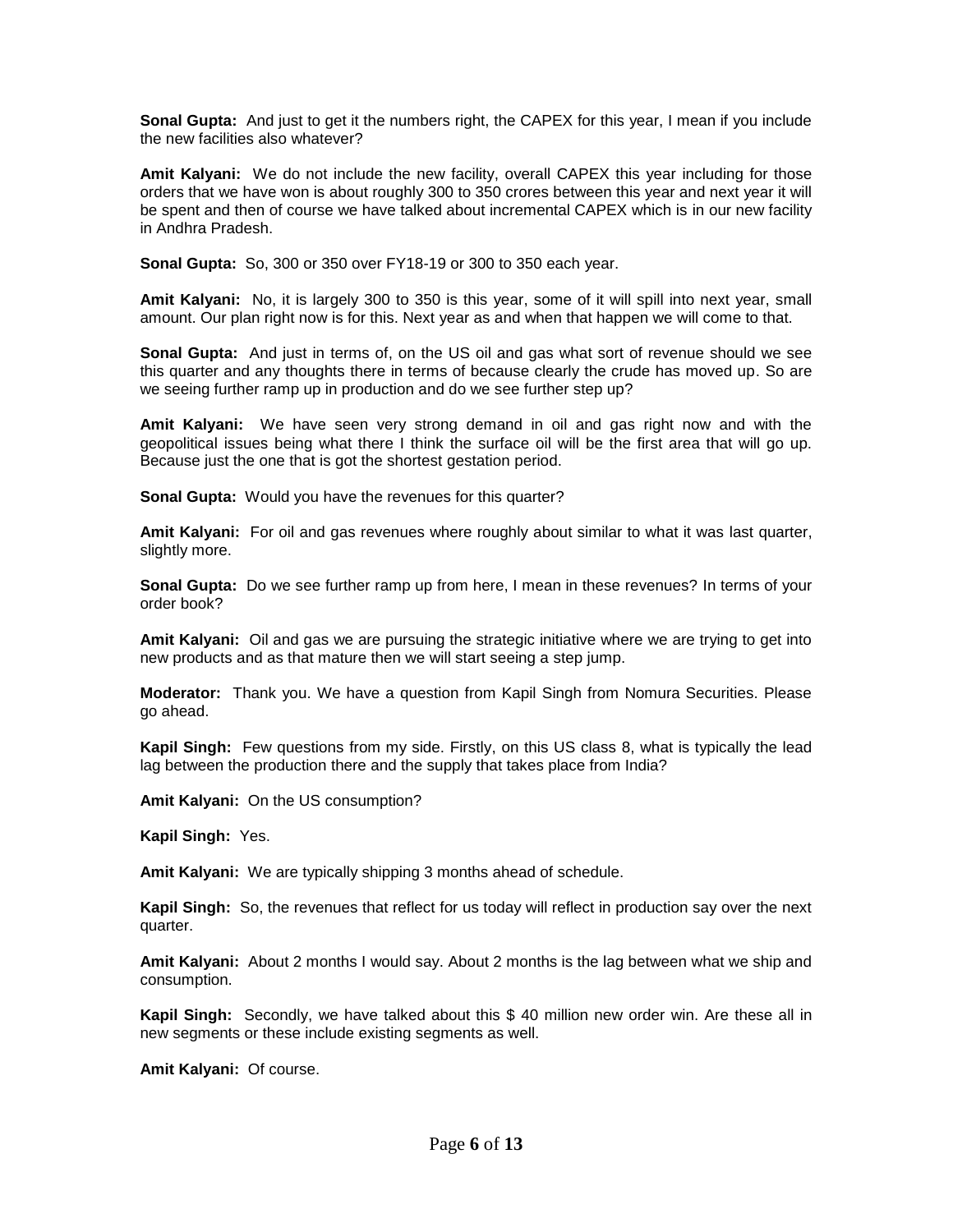**Kapil Singh:** And the center for light-weighting that we have, do we have visibility from customers already in terms of …

**Amit Kalyani:** Yes, we do have fairly strong customer traction there.

**Kapil Singh:** And just a couple of housing keeping questions. Firstly, on the passenger vehicle revenues for domestic I notice there is a Y-o-Y decline. So, if you could just help us understand that because I understand the traction is been pretty strong.

**Amit Kalyani:** Increased**.**

**Kapil Singh:** No, the interactional business, Q2 FY17 was 656 million which is dropped to 520 million in Q2 FY18.

**Amit Kalyani:** Those are quarter-to-quarter aberrations in fact we have new business that has to ramp up. So we are still in a ramp up phase. One order has, previous generation has phased out new generation is phasing in.

**Kapil Singh:** And for the domestic CVs as well, when I look at Q1 to Q2 there is almost as we talk in the press release as well the 65% increase in truck production but the CV revenues from Q1 to Q2 have seen about 12% growth. So are there any other segments beyond M&HCVs which are also included there?

**Amit Kalyani:** See we had flat performance last quarter in spite of a 50% decline. So, there was an inventory within the system. So we are still gaining market share. First half we have grown by 12% and market is down 20%. So we have still grown.

**Kapil Singh:** And lastly on the CAPEX. Have we started thinking about next phase of CAPEX because this kind of growth now we will need to plan and how much lead time does it take place between starting and getting the facilities ready?

**Amit Kalyani:** So the new facilities that we are planned, we are planning in Andhra, we are hoping that we should get it up and running in about 16 to 18 months from today like literally from the day of the Board approval.

**Kapil Singh:** But when we look at next 2 years – 3 years kind of outlook, will it be Andhra facility which will cater to most of the incremental growth?

**Amit Kalyani:** See the Andhra facility will be a new mega site for us where we will have multiple technology, multiple products and process, okay it is not only going to be one product or process. It is going to be a growth center for us.

**Kapil Singh:** And what I am trying to understand is will there be a requirement for CAPEX, significant Capex in existing facility as well? Or will ...

**Amit Kalyani:** No, I think our existing at least the Mundhwa facility is completely full. We have no scope for investing anything here. Baramati, we can invest but I do not think we have too much room there. So now we will look at the third location largely.

**Kapil Singh:** Yes that is what I have asking.

**Amit Kalyani:** Yes, so we will look at most of the new investments to happen there.

**Kapil Singh:** And how much lead time will be there between starting investments and production?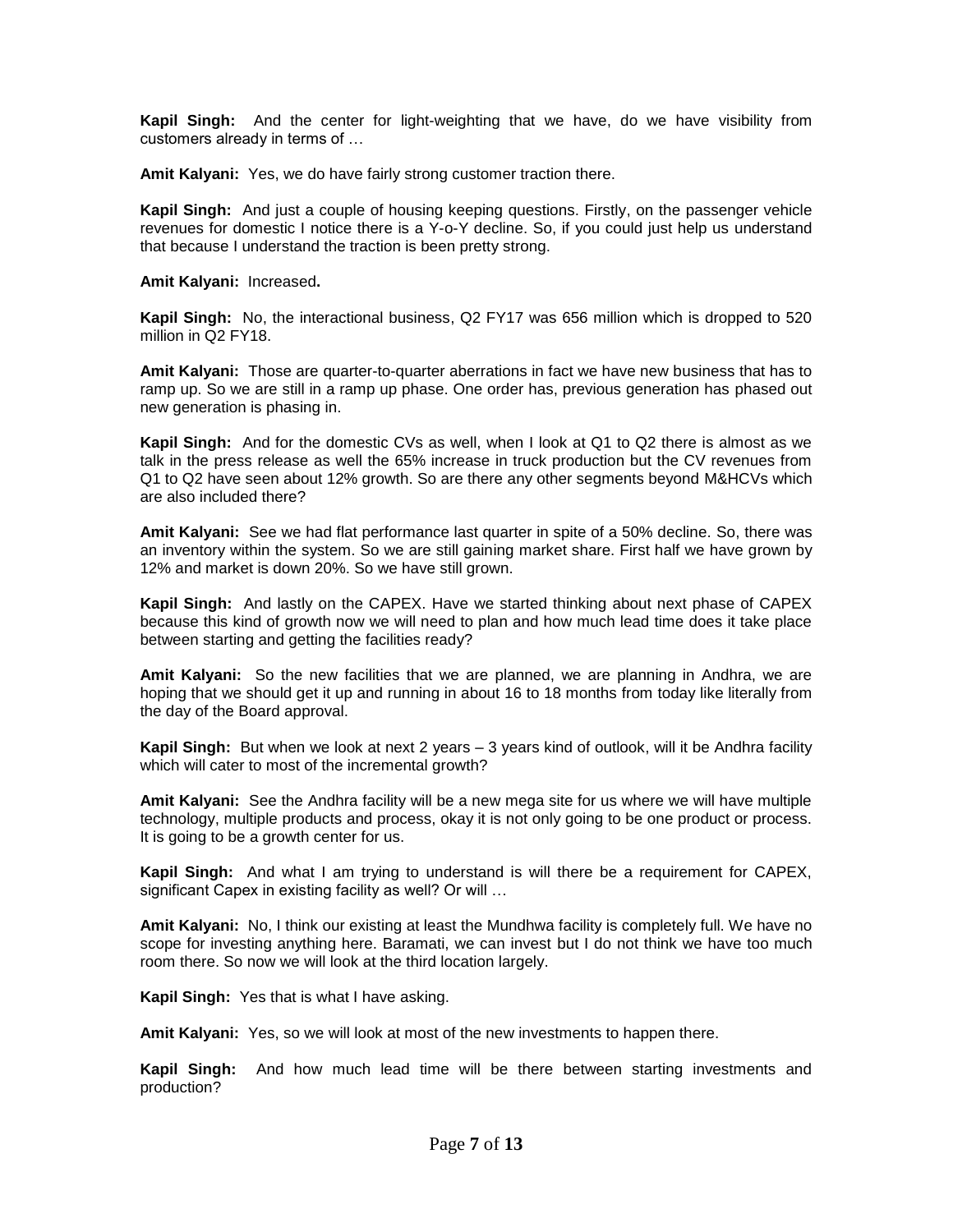**Amit Kalyani:** Like I mentioned in this first project that we are undertaking, we hope that in 18 months we will be productionized.

**Kapil Singh:** How much was the currency realization for the quarter?

**Amit Kalyani:** About 70.

**Moderator:** Thank you. We have a question from Mahesh Bendre from Karvy. Please go ahead.

**Mahesh Bendre:** Sir, last 3 quarters the volume growth has been impressive. I think this is the highest consecutive volume we have seen in many years. So do you think this is sustainable going forward?

**Amit Kalyani:** Yes, we have seen strong demand, so yes.

**Mahesh Bendre:** And sir 1.5 years back, we had received order from Boeing for supplying titanium forgings. So how that is progressing?

**Amit Kalyani:** That is going on. We are supplying that one order was initially for one aircraft platform now we have got a development order for a second aircraft platform as well and relationship is going quite well and we are very happy with the progress we are making.

**Mahesh Bendre:** So earlier we had a plan of achieving \$ 100 million of sales in that category in 2019-2020. So are we on the same path or?

**Amit Kalyani:** What we had mentioned is that we see each vertical at least initially to get to 100 million. So we are working on that. I do not think we have a timeframe in place because there are lot of things that happen, but we are working on it and between the Indian market and export we are still focused on achieving that kind of a number but not in 2019-2020.

**Moderator:** Thank you. We have a question from Pramod Amthe from CIMB. Please go ahead.

**Pramod Amthe:** One with regard to your new facility is it still going to be a forging one on the aluminum and other materials, so or you will be trying something else.

**Amit Kalyani:** Well it is going to have all kinds of facilities, but we are already a large, one of the largest aluminium forging companies in the world, with our 2 plants in Germany and we see lot of demand for these products around the world. So we will continue to leverage our capabilities and see what we can do in expanding our customer base and markets using our metallurgical skills and technologies.

**Pramod Amthe:** But any thoughts on the casting side on the aluminum or others or not really?

**Amit Kalyani:** See, we are focused on the market. We will do what the market wants, and we understand what the market wants and we also want to focus on a product that are high value and very critical, not commodity.

**Pramod Amthe:** And second, any outlook on the Europeans CV market because you seem to be hitting the sweet spot in both domestic and US?

**Amit Kalyani:** So, it is flattish, I think plus 3% to 5% is what we understand.

**Pramod Amthe:** And are you gaining any significant market share in domestic considering one of the key players seems to be struggling. Can you give some data points about where all you have won any new customers?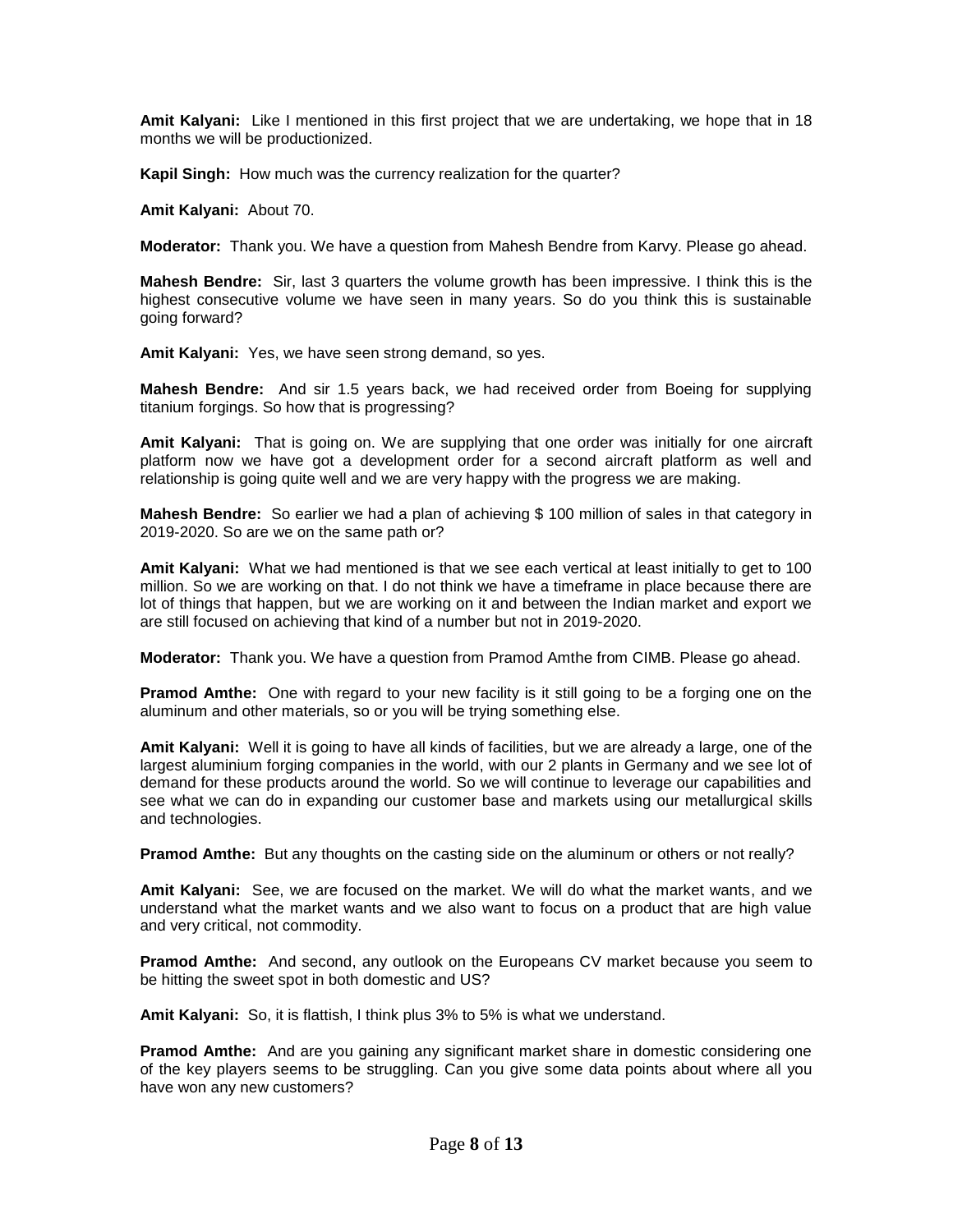**Amit Kalyani:** I do not know which competitor you are talking about?

**Pramod Amthe:** I mean the Amtek.

**Amit Kalyani:** So, quite frankly they really did not make anything in the heavy space and they made rather commoditized products. So we are not particularly focused on that market. There is a small overlap between what they did and what we do in some amount of products but there we have got a lot of business. And we are definitely seeing increased demand.

**Moderator:** Thank you. We have a question from Jignesh K. Gandhi from Motilal Oswal. Please go ahead.

**Jignesh K. Gandhi:** First question pertains to the benefit of commodity price inflation which you got in this quarter. Can you quantify what kind of price increases we got?

**Amit Kalyani:** So, current quarter we had about a Rs. 1,500 price increase. And I think there will be another price increase coming up in quarter 3, based on if you see everywhere in the world there has been a price increase of steel, in Europe, in US and that will happen in India also and these are all pass through for us.

**Jignesh K. Gandhi:** And this will be even higher than what we saw?

**Amit Kalyani:** Yes, in Europe they have asked for a 100 Euro-pricing.

**Jignesh K. Gandhi:** And second question pertains to the oil and gas revenues. So you mentioned it is higher than, slightly higher than 2Q last year or 1Q FY18?

**Amit Kalyani:** 1Q 2018.

**Jignesh K. Gandhi:** And would you be having number, if you can share?

**Amit Kalyani:** No, I am sorry, but I do not want to share numbers that detail of numbers right now.

**Jignesh K. Gandhi:** And can you throw light on how has been the ramp up on the aerospace, what kind of revenues we are doing now and what is expected there this year and next year?

**Amit Kalyani:** On our aerospace we have a plan, right now we are going through a combination of starting series production to launching new products over the next 8 months to 12 months as well. So, these approvals take a lot of time and as a result it is difficult to forecast but we expect that to be in double digit numbers.

**Jignesh K. Gandhi:** Because last year I believe aerospace is about 35 crores revenue FY17.

**Amit Kalyani:** How much?

**Jignesh K. Gandhi:** 35 crores.

**Amit Kalyani:** No, but that was a combination of various things and that was combination of domestic and exports. Typically, whatever we, what I am giving, my comment to you was largely related to your question on global aerospace traction. We do have additional orders from the domestic segment as well. But in the domestic side the orders tend to be small and they take much longer period given our bureaucratic processes but there is traction there as well.

**Moderator:** Thank you. We have a question from Puneet Gulati from HSBC. Please go ahead.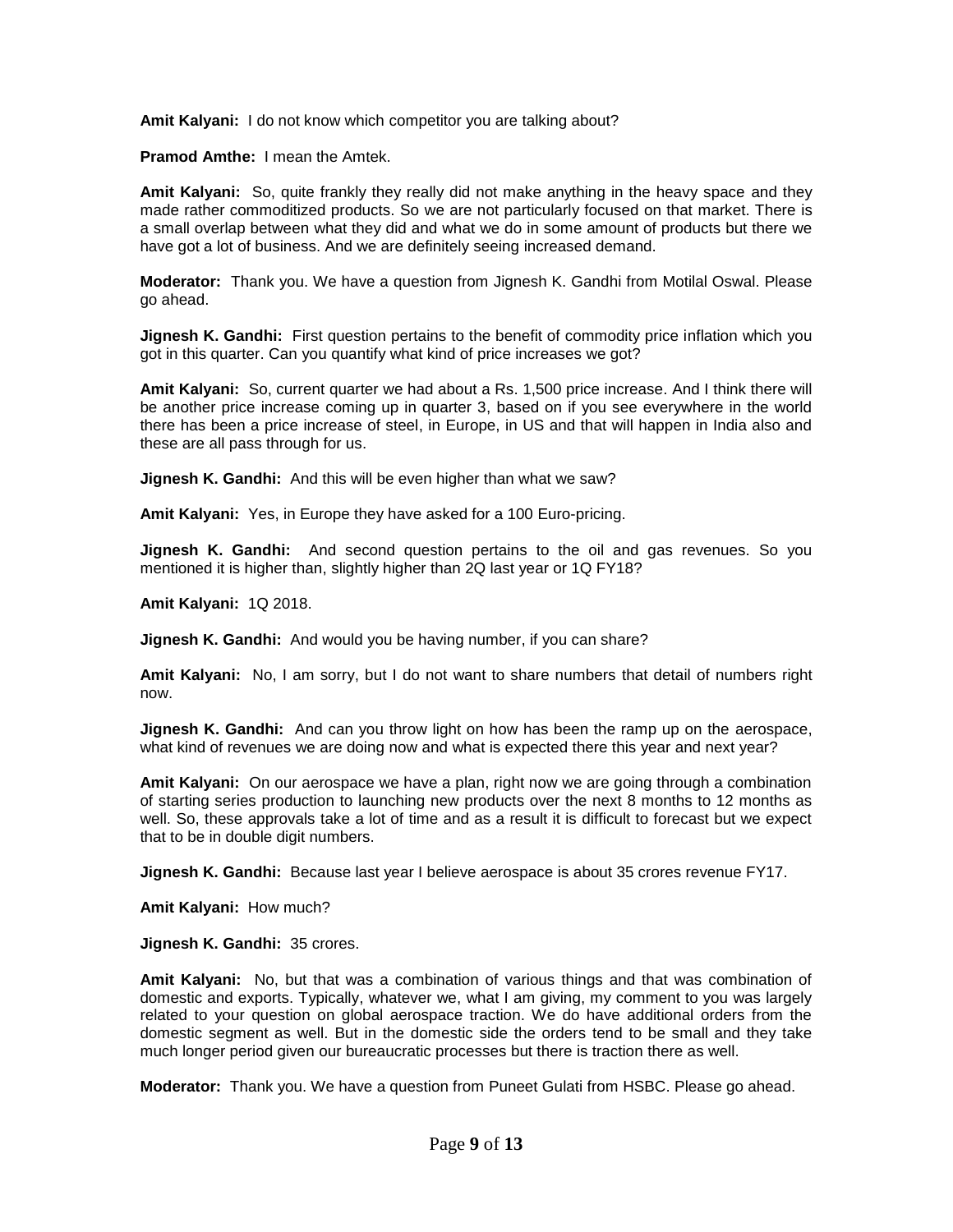**Puneet Gulati:** If you can give more comment on what is happening on the overseas subsidiaries. It seems to be doing quite well you have grown almost 25% on revenue. So, is it more product driven, is it market share driven growth?

**Amit Kalyani:** We made a large investment in setting up a new aluminum forging facility and that has gained us tremendous traction in the markets and we have grown that to full capacity in shorter period of time than we had we expected with very good margins plus our US facility has been added, so that has given us growth as well. And that facility has also grown in terms of its own revenues. So, combination of these is that we have seen growth.

**Moderator:** Thank you. We have a question from Chinmay Gandre from Future Generali. Please go ahead.

**Chinmay Gandre:** Sir, this breakup which you have given in the investor update is quite helpful. Sir, we see a very good traction in the industrial revenues in international, so understand a lot has to do with oil and gas in that. Are there any other segments in industrial which have also seen good traction which are reflected in the numbers?

**Amit Kalyani:** The other area is high-horse power market, which is also linked to oil and gas but also construction industry in particular.

**Chinmay Gandre:** I hope you repeat this every quarter the breakup which you have given this quarter.

**Moderator:** Thank you. We have a question from Basudeb Banerjee from Antique Finance. Please go ahead.

**Basudeb Banerjee:** We have been seeing like last couple of quarters your split per KG has been somewhere around Rs. 140 you are maintaining there. So, now in next 3-4 years with aerospace, locomotive, product portfolio also seeing a huge change. So, any target or vision where we can see this spread maybe next 3 to 4 years?

**Amit Kalyani:** It is very difficult to, yes if we look at steel forgings and machine forging, I can say yes, that will remain in this direction and go up slightly or whatever. But as we get into this lightweighting and new materials and all those things, the whole game becomes very different. And as we get into new products it gets very difficult. So, I think it is very difficult to look it at as some of the pieces and say but on the whole, we will continue to increase our value-addition and this will get reflected in our return basically the return on our capital employed.

**Basudeb Banerjee:** Second thing sir like, we have been hearing that CV majors like Tata Motors or Leyland, they have been increasing their outsourcing pie of forging space rather than making in-house. So that will give an additional scope of revenue….

**Amit Kalyani:** Only not just Tata Motors or Leyland, this is trend that is happening worldwide that people are no longer going to invest in mechanical components, sub-assemblies and assemblies. But that demand and that opportunity will only come to people who have technology and who have the ability to invest and who have vertical integration in terms of overall capability.

**Basudeb Banerjee:** And last thing sir, if I see your number as you said there was slight price hike this quarter. So, even after adjusting for that your sequential realization will be lower where your exports have been pretty strong oil and gas is also flat. So, any reason why realization was slightly on the lower side?

**Amit Kalyani:** Product mix, it is difficult to say.

**Basudeb Banerjee:** Nothing major worthwhile as such?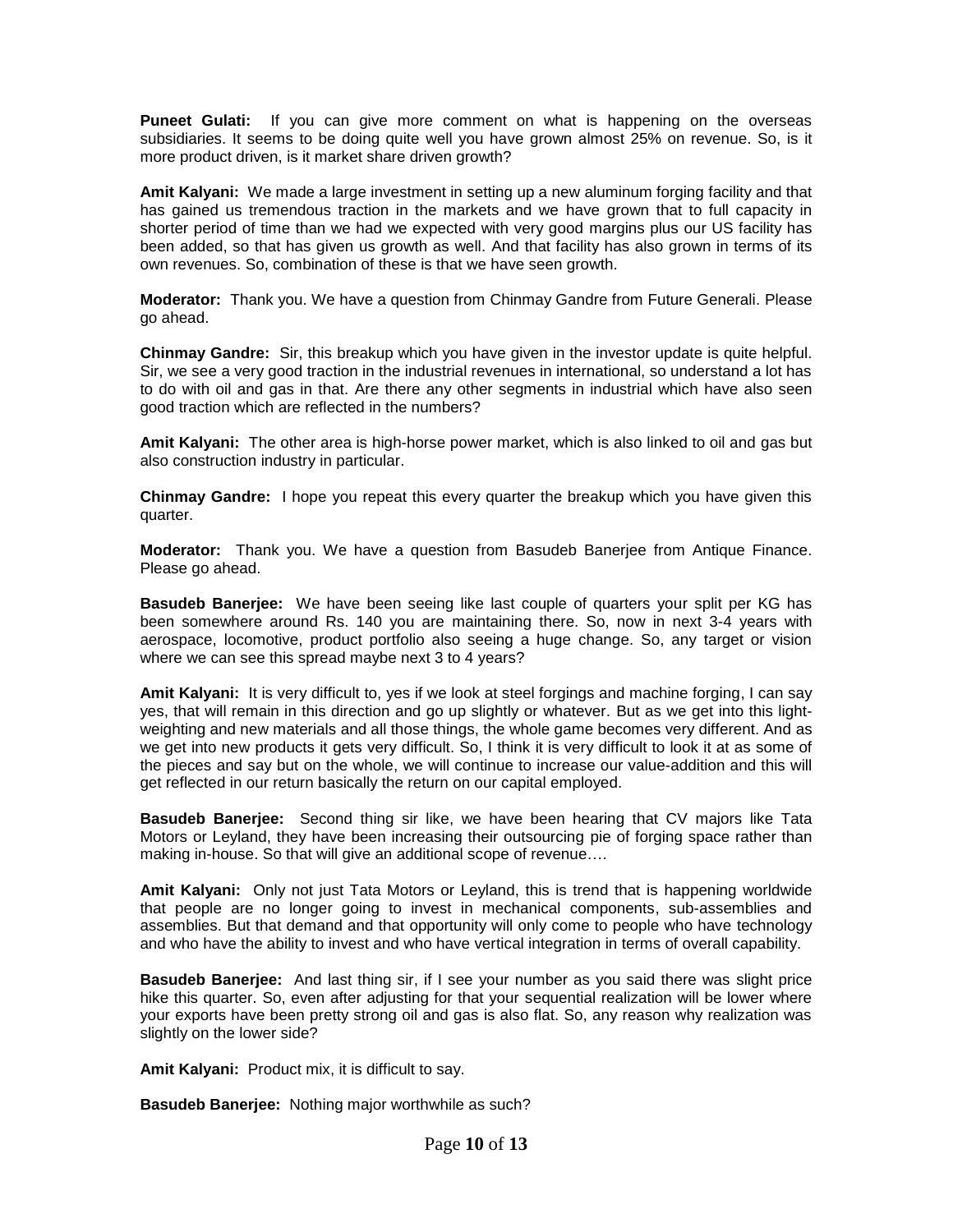**Amit Kalyani:** I mean, I quite honestly do not even know that.

**Moderator:** We have a question from Sonal Gupta from UBS Securities. Please go ahead.

**Sonal Gupta:** Amit, just wanted to understand again on the India truck side. We have, obviously a lot of volatility on a quarterly basis but if you were to look at sort of break up the growth and see how much is year-on-year growth is coming because of new market share or new products that we have added, I mean could you sort of give us some sense on that?

**Amit Kalyani:** The market is flat, the market is not really growing and it is volatile. Some months it is high, some months it is low but on an annualized average it is flat. But yes, we will see some share increases. We do not want to talk about those individual share increases as it is confidential data but yes broadly we will see some of them.

**Sonal Gupta:** No, so, what I was trying to understand. It is coming mainly out of market share growth or have we expanded the portfolio and got into some new product areas?

**Amit Kalyani:** Currently, it is largely market share growth but going forward you will start seeing the advantage of new product also.

**Sonal Gupta:** And again, with regards to Amtek, there has been some news in the media that you are interested, so any specific areas that you are interested in or facility product businesses or …

**Amit Kalyani:** We will know all that after we have finished our due diligence and everything. So, we have to understand really what is there.

**Sonal Gupta:** But as of now like you said the overlap between you and Amtek is limited, right?

**Amit Kalyani:** Very limited.

**Moderator:** We have a question from Sahil Kedia from Merrill Lynch. Please go ahead.

**Sahil Kedia:** Amit, can you help us understand that this new facility that you will be putting up in Andhra Pradesh. What is the global positioning on this, in the sense that are there a lot of people either in Europe or US doing this. How big will this facility be from a context.

**Amit Kalyani:** It is too early for me to tell you all that right now. We are making an investment to make a beginning but obviously, the opportunity in this is very large. And whether from this facility we can service the world market, or we need to have multiple facilities. All will evolve as time goes by but let's say that we have to make a beginning to prove our technology, our capability and the value to our customers. And that is what we are going to go through this one facility and then we look at how to grow that going further.

**Sahil Kedia:** How should we think about I know it is probably still too early but if we have to think about directionally, what this means for margins or profitability or ROCE. How should we think of that as and when…...

**Amit Kalyani:** There will be no ROCE impact.

**Moderator:** We have a question from Sangeeta Purushottam from Cogito Advisors. Please go ahead.

**Andre:** Now, in the immediate prognosis seems to be good, you said there is very strong demand from the US and you also putting some strategic initiative to get new products. But in the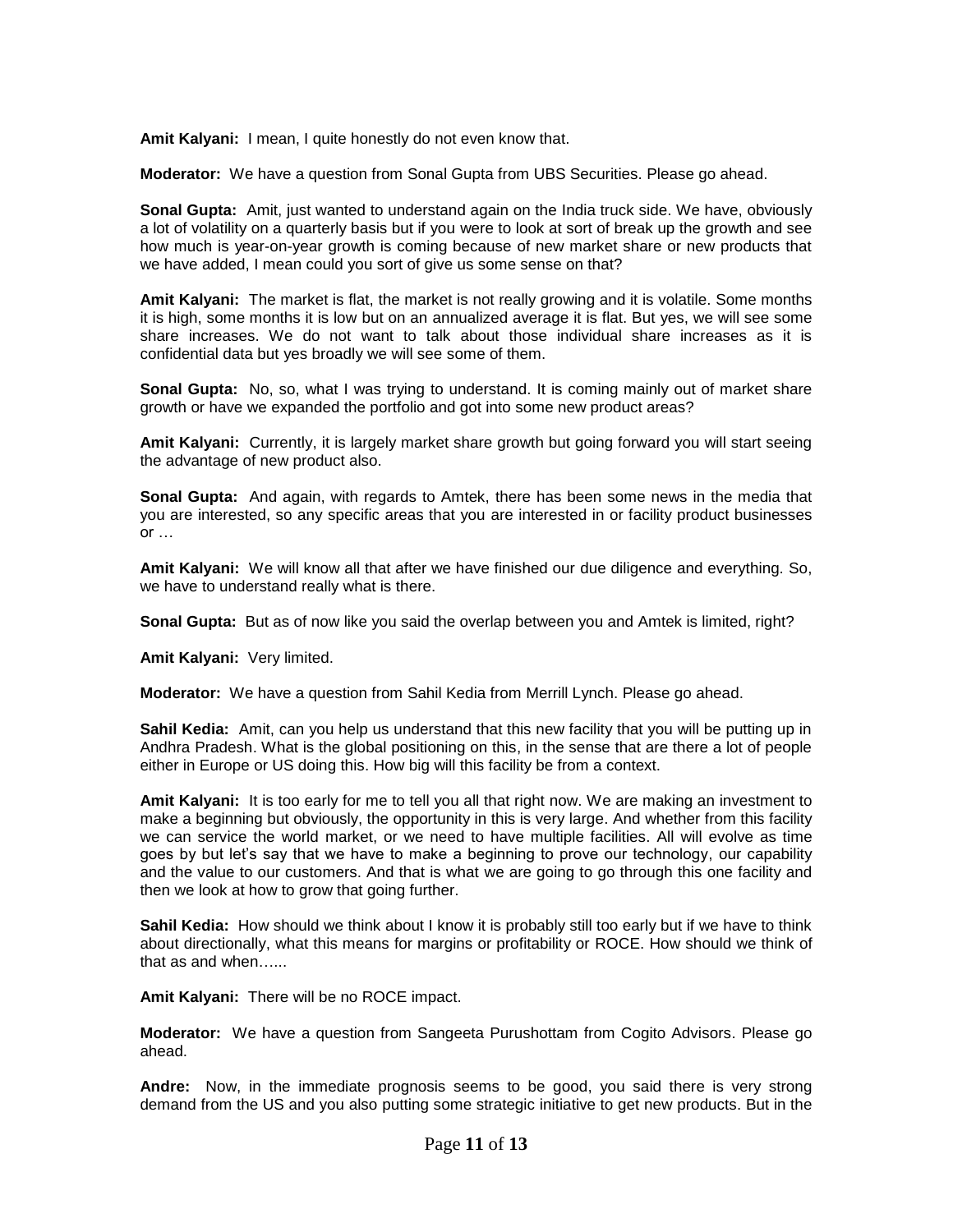longer run let's say 3 year or 5 year horizon, given electrical vehicles and given the competition from solar power, do you see a decline in the sector as a whole and this strategic initiatives to get new products and attempt in some ways to increase you share of what things to be a declining sector. Could you just put some color into what is likely....

**Amit Kalyani:** Quite honestly, I do not think we want to invest money in a declining sector. Obviously, there are sectors that are going to grow, there are sectors that are going decline. But it is all going to happen over time and we have created a strategy which we believe will give us immediate growth, longer medium-term growth and then for the long-term we have some different strategies. I think you need to give us sometime before we share all that with you because we need to be dead sure about what we are doing. And there are lots of things that are happening in our company and once we are ready to talk about that we will.

**Andre:** Just one small accounting question. Your other expenses saw a fairly sharp increase year-on-year. Could you just explain what are the components of other expenses and whether this is a one-off or whether this is likely to be sustainable?

**Amit Kalyani:** No, this was, there was some one-off business available and other expenses and a little bit of Forex as well.

**Andre:** So, this is not typical you would say?

**Amit Kalyani:** I would hope not.

**Moderator:** We will take our last question from Mr. Pramod Amthe from CIMB. Please go ahead.

**Pramod Amthe:** Considering that you are one of the strategic suppliers to large truck makers globally are you getting any enquires for structure components for the electric trucks and all because they are in the initial stage of …

**Amit Kalyani:** Now we are already developing prototypes for global companies for electric powertrains, certain components. We have been doing this for the last almost 1 year. So, we are already engaged in the prototype development process. We have been through multiple versions also, so we are fully integrated and working on prototyping.

**Pramod Amthe:** And what is the lead time, you feel, what is the indication you are getting 3 years down the line 2020, when you need to be ready with your …

**Amit Kalyani:** See, I will tell you honestly, we were at the truck show which took place in August in Georgia, in Atlanta, September, sorry and nobody really has a heavy-duty truck ready today to show the world. Everybody has really fancy products, which are futuristic but not practical. Lot of concept vehicles but not realistic that will provide someone a viable commercial option today.

**Pramod Amthe:** And similar is the case for development of structural components as you said heavy weights and all you may have to strengthen your structural components supplies to the larger trucks?

**Amit Kalyani:** I do not understand what you mean by structural components?

**Pramod Amthe:** All the front axle beams or …

**Amit Kalyani:** Axle beam on a truck today is steel. I do not see that moving towards aluminum but definitely, we are doing a lot of work on light-weighting of those products.

**Pramod Amthe:** Considering that there will be much heavier and people are talking about lower payload one day become electric, so in that sense of …